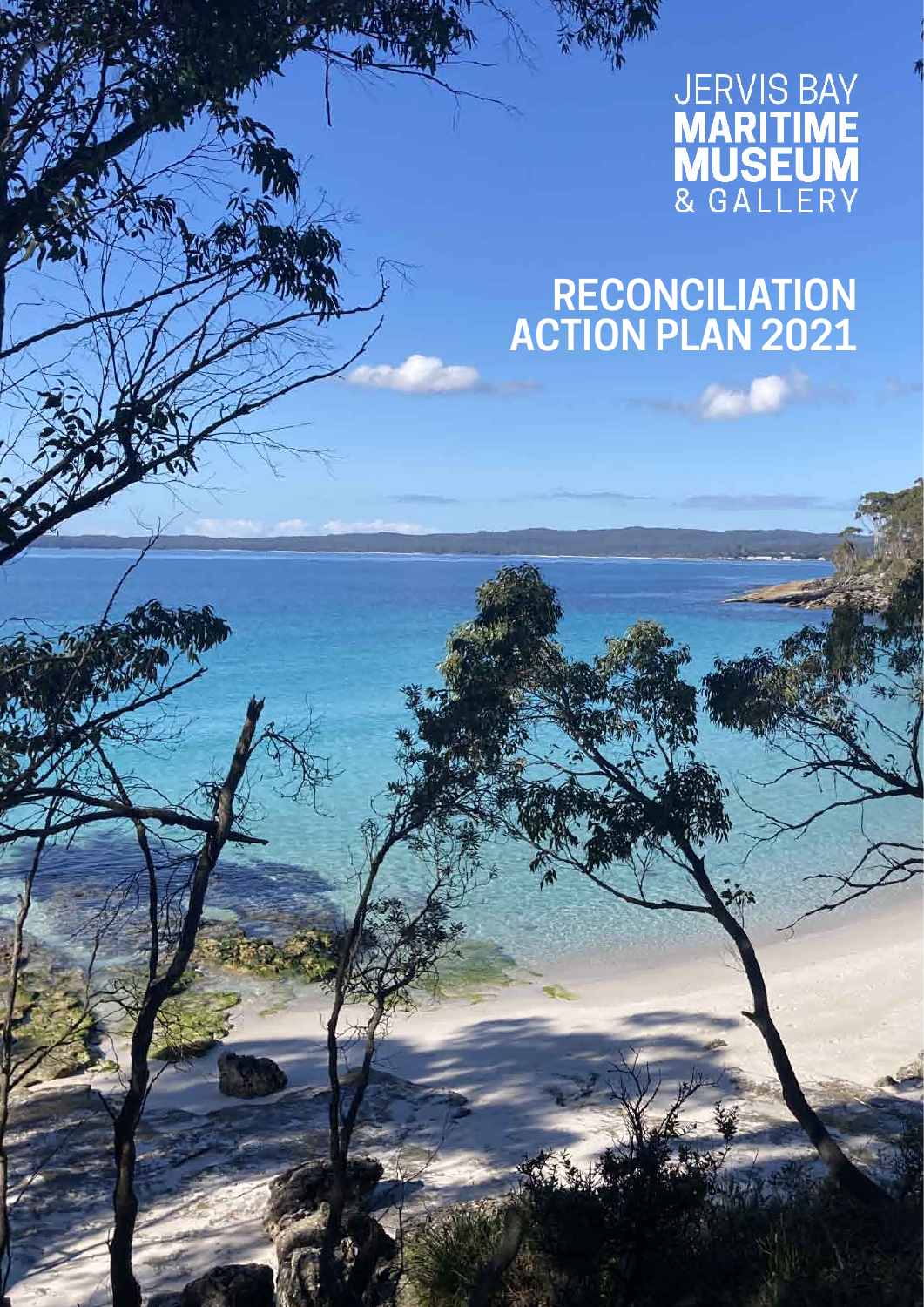Jervis Bay Maritime Museum acknowledges the Traditional Custodians and First Peoples of the land on which the Museum is located. We pay our respects to the Aboriginal Elders past, present and emerging who are the knowledge holders and teachers.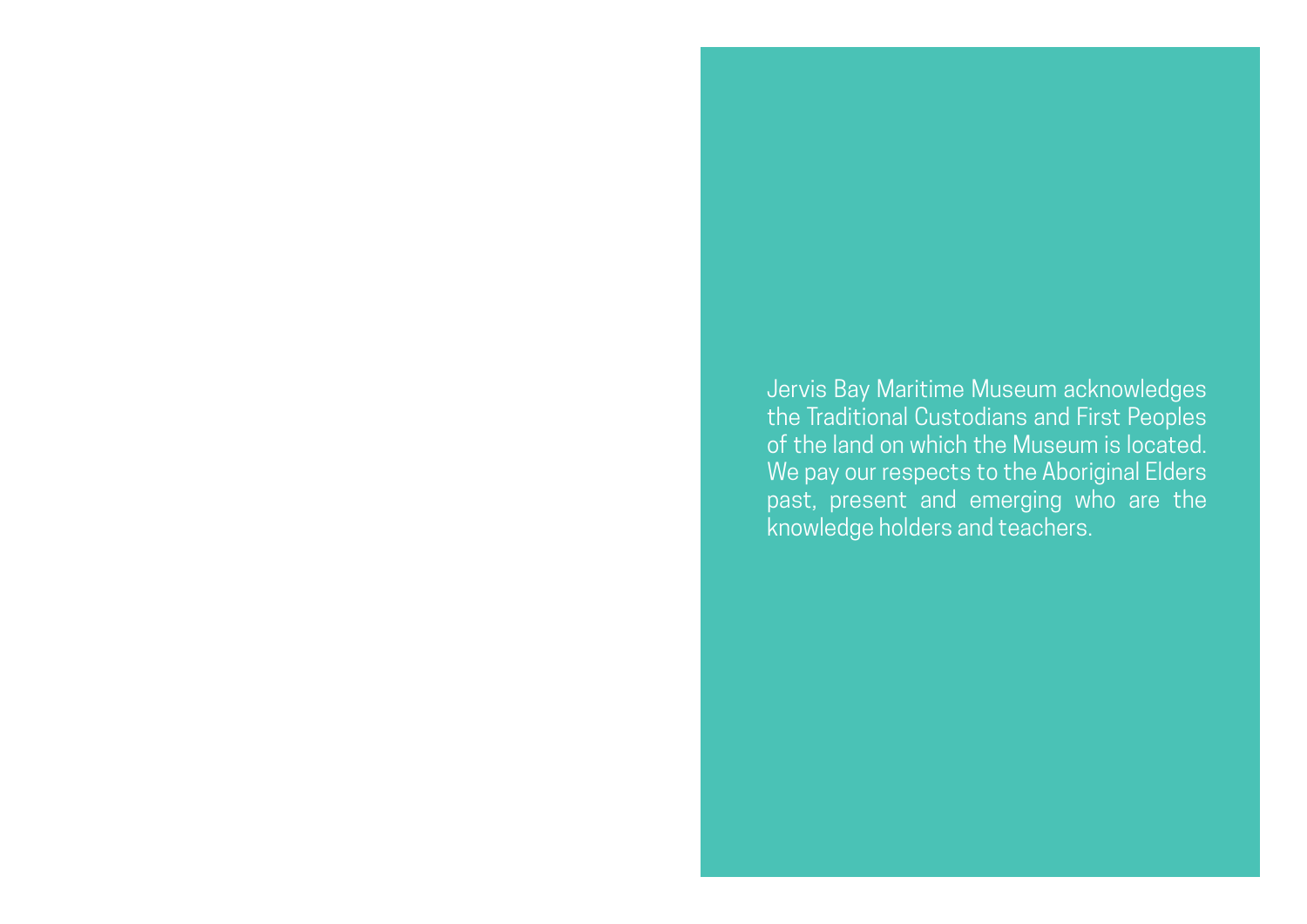## **VISION**

To develop an active partnership with local Aboriginal communities that

- Fosters respect and understanding of Aboriginal heritage
- Informs the portrayal of Aboriginal art, culture and history in the Museum's exhibitions
- Encourages Aboriginal engagement in programs offered by JBMM

### **MISSION**

JBMM's Reconciliation Action Plan (RAP) acknowledges that the Museum sits on land that was and always will be Aboriginal land that was never ceded and outlines actions to be taken by the Museum to engage with Local Aboriginal communities and organisations.

The Museum is committed to raising staff, volunteer and public awareness of Aboriginal culture and protocols. The Museum has a long history of working with and presenting the story and traditions of local Aboriginal communities in the Shoalhaven.

We have a commitment to sharing the Museum with Aboriginal people and to removing barriers to their participation in our planning and programs.

Our Reconciliation Action Plan is directly championed by our Director and Board of management who will lead a Working Group to regularly monitor the implementation and relevance of the plan



Aboriginal dancers and musicians performing on the Jervis Bay Maritime Museum grounds

# **1. OUR BUSINESS**

- • The origins of JBMM are in the return of the *Lady Denman* ferry to Huskisson in 1981, the site of its construction in 1911. The first Museum buildings were opened in 1988 and in 2001 a major building to house the *Lady Denman* ferry was completed. This building provides a permanent home for the ferry and its purpose-built gallery.
- Located in Huskisson, the JBMM provides a home for the Bay and Halloran Collections, extensive grounds, and collection of significant historical buildings from the local area
- The task of the Museum is to collect and share the history of the Shoalhaven.
- Commitment to promoting reconciliation among staff, volunteers and the public, and to training staff and volunteers in appropriate Aboriginal protocols.
- • Consult with local Aboriginal communities and organisations In the development of temporary and permanent exhibitions to ensure an accurate representation of Aboriginal culture and history within the exhibitions of the Museum.
- • Support and encourage the use of Museum grounds to develop Aboriginal involvement in the Museum.
- • Aboriginal interpretation centre / Raymond Timbery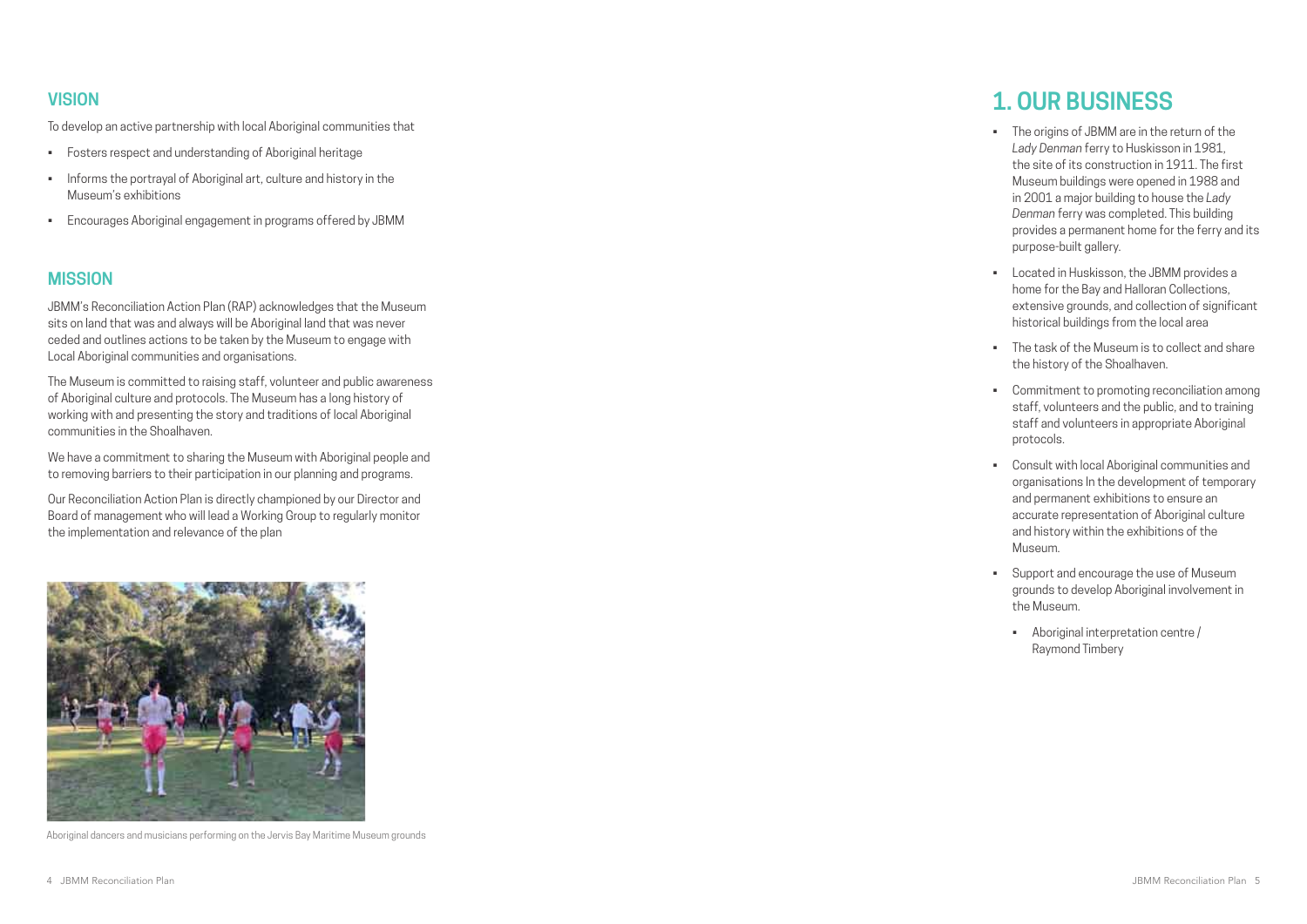# **2. THE PLAN 2.1 RESPECT**

JBMM's work, as an arts and culture organisation, is informed by respect for Aboriginal heritage and the contribution of Aboriginal people to the history of our local community. Such respect is important in recognising that the Museum sits on traditional lands and many of its programs showcase these lands to the wider public.

#### **OBJECTIVES:**

- 1. Acknowledge prior custodianship of the JBMM grounds by paying respect to the traditional custodians of the land
- 2. Raise staff and volunteer awareness of Aboriginal Policies and Protocols and implement cultural awareness training

| <b>ACTION</b>                                                                                                                                                                                                                             | <b>PERFORMANCE INDICATOR</b>                                                                                                                                                                                                        | <b>RESPONSIBILITY</b>                                                                                                                               | <b>TIMELINE</b>                                                 |
|-------------------------------------------------------------------------------------------------------------------------------------------------------------------------------------------------------------------------------------------|-------------------------------------------------------------------------------------------------------------------------------------------------------------------------------------------------------------------------------------|-----------------------------------------------------------------------------------------------------------------------------------------------------|-----------------------------------------------------------------|
| Aboriginal Cultural awareness<br>training for all staff and Board                                                                                                                                                                         | <b>Cultural Awareness</b><br>a.<br>training completed                                                                                                                                                                               | Director<br>$\blacksquare$                                                                                                                          | June<br>$\blacksquare$                                          |
| All new staff and volunteers<br>are made aware of Aboriginal<br>Protocols and this plan during<br>initial induction and orientation                                                                                                       | Checked on the<br>$\blacksquare$<br>induction task list of<br>all new employees and<br>volunteers                                                                                                                                   | Director<br>$\blacksquare$<br>Coordinator<br>$\blacksquare$<br>of volunteers<br><b>RAP Working</b><br>$\blacksquare$<br>Group                       | $\blacksquare$<br>Commencement<br>of employment<br>or volunteer |
| Conduct periodic refresher<br>sessions on Aboriginal Policies<br>and Protocols with all staff and<br>front of house volunteers                                                                                                            | Refresher recorded in<br>$\blacksquare$<br>Museum records                                                                                                                                                                           | Director<br>$\blacksquare$<br>Coordinator<br>$\blacksquare$<br>of volunteers<br><b>RAP Working</b><br>$\blacksquare$<br>Group                       | Every twelve<br>months                                          |
| Acknowledge traditional<br>ownership of Museum grounds<br>when welcoming visitors to<br>the Museum and at all public<br>gatherings                                                                                                        | Acknowledgements<br>$\blacksquare$<br>carried out<br>Part of induction for all<br>$\blacksquare$<br>staff and volunteers<br>Signage welcoming<br>j.<br>visitors acknowledge<br>Traditional Ownership and<br>Elders past and present | <b>MC</b><br>$\blacksquare$<br>Event<br>$\blacksquare$<br>organiser<br>Director<br>$\blacksquare$<br>Coordinator<br>$\blacksquare$<br>of Volunteers | Implemented<br>$\blacksquare$<br>as custom and<br>practice      |
| With advice from Shoalhaven<br>Local Aboriginal Land Councils,<br>seek Elder/s to undertake<br>Welcome to Country<br>acknowledgement as a preface<br>to large scale on-site activities<br>and for groups of visiting<br>Aboriginal people | Formal Welcome to<br>$\blacksquare$<br>Country at large scale<br>Concerts & Events<br>For all groups of<br>×<br>Aboriginal visitors                                                                                                 | <b>MC</b><br>$\blacksquare$<br>Event<br>$\blacksquare$<br>organiser<br>Director                                                                     | Programs<br>Implemented<br>as custom and<br>practice            |

# **2.2 RELATIONSHIPS**

The Museum recognises the important role local Aboriginal people, and relevant Aboriginal voices from outside the Shoalhaven area, can play in assisting the Museum to shape programs, displays and exhibitions. Strong relationships with the Aboriginal community make our programs more relevant to Aboriginal and Torres Strait Islander people and creates bridges to participation in our programs. Relevant and strong programs with Aboriginal content better showcases Aboriginal culture to the wider community that participate in or attend our programs.

#### **OBJECTIVES:**

- 1. Develop partnerships with local communities and organisations representing Aboriginal people living in the Shoalhaven
- 2. Maintain and develop links to national networks, peak bodies and organisations which support Aboriginal people
- 3. Work with professional Aboriginal arts and cultural organisations within Museum's diverse programs

| <b>ACTION</b>                                                                                                                                                                                                                                    | <b>PERFORMANCE INDICATOR</b>                                                                                                                                                                                                               | <b>RESPONSIBILITY</b>                             | <b>TIMELINE</b>                       |
|--------------------------------------------------------------------------------------------------------------------------------------------------------------------------------------------------------------------------------------------------|--------------------------------------------------------------------------------------------------------------------------------------------------------------------------------------------------------------------------------------------|---------------------------------------------------|---------------------------------------|
| Build on Museum's existing<br>Aboriginal network through liaison<br>with local community groups<br>and organisations, including<br>introducing temporary exhibitions<br>highlighting Aboriginal culture and<br>history                           | Aboriginal consultation in<br>$\blacksquare$<br>development of displays,<br>programs and exhibitions<br>Endeavour to provide<br>$\blacksquare$<br>a temporary exhibition<br>highlighting Aboriginal<br>art, culture and/or history<br>@1pa | Director<br>Curator<br>×                          | At commencement<br>of every project   |
| By developing and maintaining<br>relationships with Aboriginal<br>representatives across the<br>education sector, provide<br>educational programs that<br>explore Aboriginal art, culture<br>and history displayed in the<br>Museum's collection | Aboriginal perspective<br>included in all school<br>programs<br>Educational program for<br>schools focussing an<br>Aboriginal perspective<br>displayed in permanent<br>or temporary displays                                               | <b>Director</b><br>×<br>Curator<br>$\blacksquare$ | Education<br>Implemented &<br>Ongoing |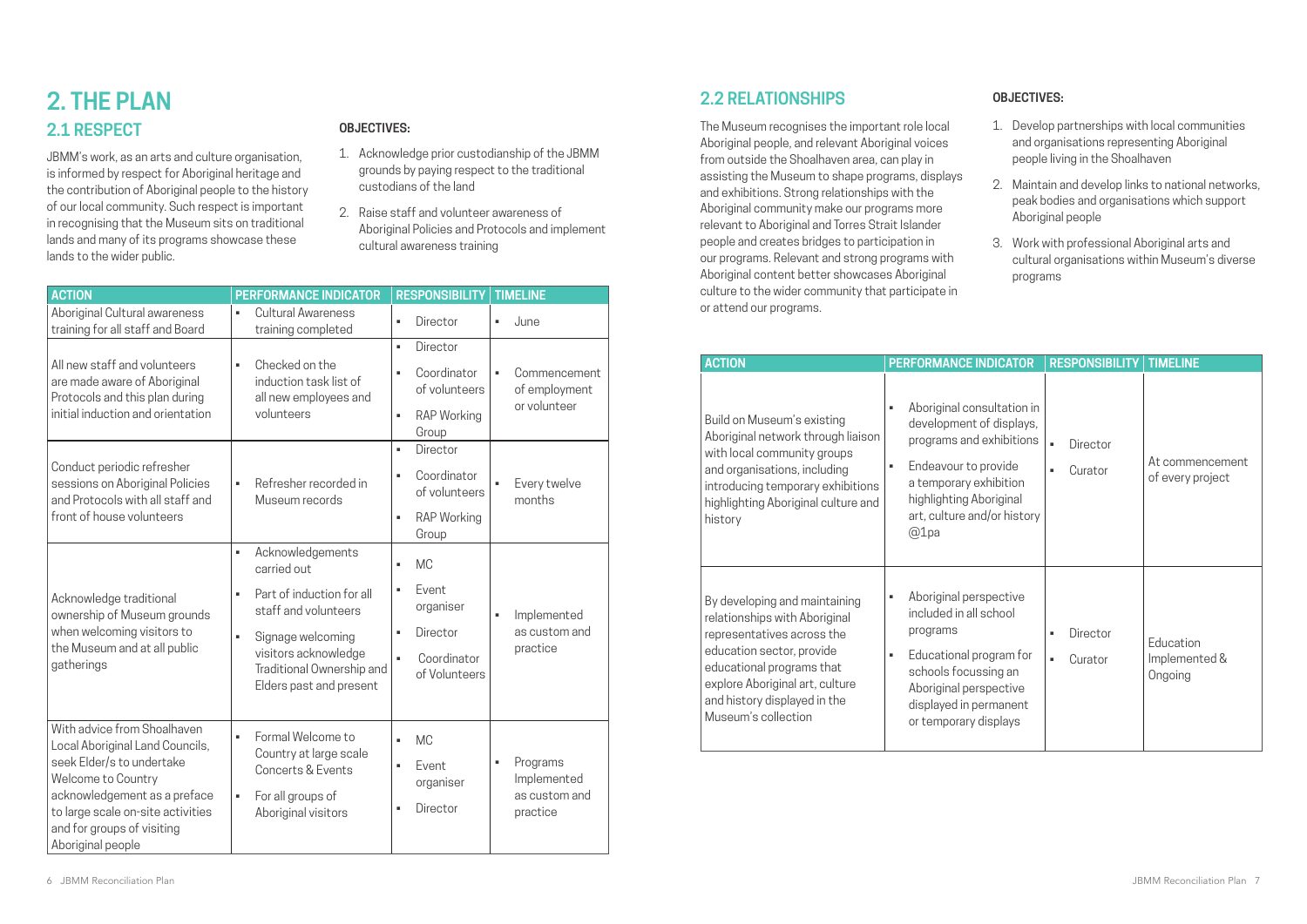# **2.3 OPPORTUNITIES**

Active involvement by Aboriginal Australians in all aspects of the Museum's programs and activities allows us to reflect our heritage and the wider community in which we are placed. Our arts and education programs are enriched by the embedding of Aboriginal history, art and culture into the mix.

#### **OBJECTIVES:**

- 1. Provide opportunities for Aboriginal employment and participation in our organisation and programs
- 2. Provide opportunities for Aboriginal and Torres Strait Islander to supply goods/services to Museum
- 3. Support Aboriginal communities and organisations to realise their own objectives and build capacity
- 4. Celebrate Aboriginal culture through NAIDOC and National Reconciliation Weeks

| <b>ACTION</b>                                                                                                                                                                                                                       | <b>PERFORMANCE INDICATOR</b>                                                                                                                   | <b>RESPONSIBILITY</b>             | <b>TIMELINE</b> |
|-------------------------------------------------------------------------------------------------------------------------------------------------------------------------------------------------------------------------------------|------------------------------------------------------------------------------------------------------------------------------------------------|-----------------------------------|-----------------|
| Provide opportunities for local<br>Aboriginal community members<br>and school children to engage<br>with Aboriginal art, culture and<br>history and encourage their<br>attendance at public events<br>featuring an Aboriginal focus | A minimum of one<br>$\blacksquare$<br>engagement opportunity<br>pa                                                                             | Programs<br>٠                     | Annual<br>×.    |
| In partnership with other<br>organisations, develop<br>opportunities for Aboriginal<br>communities to display their<br>art, culture and history in the<br>Museum                                                                    | One partnership which<br>×<br>produces display,<br>exhibition or program per<br>annum                                                          | Programs                          | Annual<br>g,    |
| Investigate and involve Aboriginal<br>goods and services providers in<br>procurement processes                                                                                                                                      | Include Aboriginal<br>enterprises in calls for<br>services and tendering<br>processes                                                          | Marketing<br>$\blacksquare$       | Annual<br>٠     |
| Promote NAIDOC and NRW weeks<br>internally to staff and customers<br>and support local celebrations<br>externally where possible                                                                                                    | A staff celebration/<br>$\blacksquare$<br>training session during<br>NAIDOC and NRW weeks<br>Social media posts<br>g,<br>during NAIDOC and NRW | Programs<br>×,<br>Marketing<br>×, | Annual<br>×     |

# **2.4 EVALUATION**

Museum will regularly review its commitment to including an Aboriginal narrative in displays, exhibitions and programs through this Reconciliation Action Plan, refresh the Plan annually and report on its challenges and achievements.

#### **OBJECTIVES:**

- 1. Annual review, refreshment and update of this RAP
- 2. Report RAP achievements, challenges and learnings internally and externally
- 3. Reference Annual Business Plan, Strategic Plan and Annual Report

| <b>ACTION</b>                                                                                                                                                       | <b>PERFORMANCE INDICATOR</b>                                                                      | <b>RESPONSIBILITY</b>                             | <b>TIMELINE</b>                                                        |
|---------------------------------------------------------------------------------------------------------------------------------------------------------------------|---------------------------------------------------------------------------------------------------|---------------------------------------------------|------------------------------------------------------------------------|
| Annual review, refreshment and<br>update of RAP if necessary                                                                                                        | Completion of annual<br>٠,<br>review                                                              | <b>RAP Action</b><br>Working<br>Group             | Each year<br>٠                                                         |
| Report RAP achievements,<br>challenges and learnings each<br>year in the Annual Report and<br>on website. Regular reporting<br>against the RAP at Board<br>meetings | Encourage the<br>$\blacksquare$<br>development of annual<br>exhibitions, performance<br>or events | <b>RAP Action</b><br>Working<br>Group<br>Programs | Annual for<br>٠<br>Annual Report<br>Monthly for<br>٠<br>Board meetings |

## **ABORIGINAL PARTNERSHIPS**

Jerrinja LALC and Jerrinja Tribe

Nowra Local Aboriginal Land Council

Waminda – South Coast Women's Health and Welfare Aboriginal Corporation

Wreck Bay Aboriginal Community Council